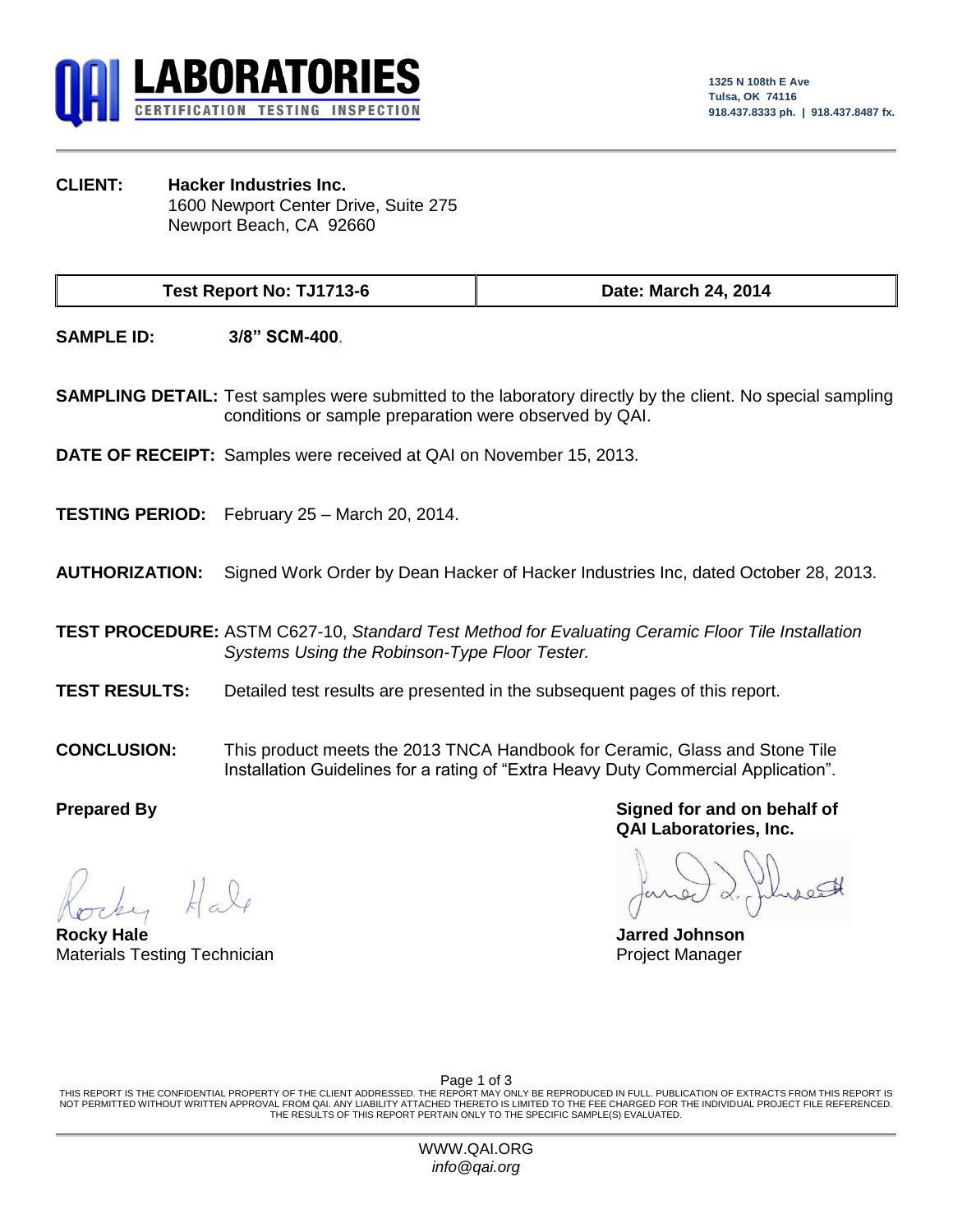

## **ASTM C627-10, Standard Test Method for Evaluating Ceramic Floor Tile Installation Systems Using the Robinson-Type Floor Tester**

**Test Procedure:** The two concrete substrates were prepared in accordance with Section 6.1.1 of ASTM C627 and allowed to cure for seven (7) days. The sound barrier identified as **3/8" SCM-400** was applied over the substrates with ANSI approved mortar and covered with a Gypsum Concrete mixture per client specifications. Once cured, the substrates were then prepared according to Section 7, with ANSI A118.4 approved mortar, grout and porcelain tile with a 6" x 6" dimension were applied and allowed to cure for twenty-eight (28) days prior to testing. The grout joint thickness used for installation was 1/8". Upon testing, the appropriate wheels were attached to the machine from the softest to hardest and loaded according to Table 1 of ASTM C627. The machine was ran for a total of 9900 revolutions (14 cycles) for each specimen, with the various wheels and weights, results were recorded and can be seen below in Table 1 and Table 2.

| Cycle                                   | Type of<br><b>Wheels</b> | Total<br>Weight<br>(Ibs) | <b>Duration</b><br>of Test<br>(hrs) | <b>Total</b><br>Number of<br><b>Revolutions</b> | <b>Damages Noted Per Cycle</b>                       | Pass/Fail   |
|-----------------------------------------|--------------------------|--------------------------|-------------------------------------|-------------------------------------------------|------------------------------------------------------|-------------|
| $\mathbf{1}$                            | Soft Rubber              | 300                      | 1                                   | 900                                             | No Visible Signs of Damage                           | <b>PASS</b> |
| $\overline{2}$                          | Soft Rubber              | 600                      | 1                                   | 900                                             | No Visible Signs of Damage                           | <b>PASS</b> |
| 3                                       | Soft Rubber              | 900                      | $\mathbf{1}$                        | 900                                             | No Visible Signs of Damage                           | <b>PASS</b> |
| 4                                       | Soft Rubber              | 900                      | $\mathbf 1$                         | 900                                             | No Visible Signs of Damage                           | <b>PASS</b> |
| 5                                       | Hard Rubber              | 300                      | $\mathbf{1}$                        | 900                                             | No Visible Signs of Damage                           | <b>PASS</b> |
| 6                                       | Hard Rubber              | 600                      | $\mathbf 1$                         | 900                                             | No Visible Signs of Damage                           | <b>PASS</b> |
| 7                                       | Hard Rubber              | 900                      | 1                                   | 900                                             | No Visible Signs of Damage                           | <b>PASS</b> |
| 8                                       | Hard Rubber              | 900                      | 1                                   | 900                                             | No Visible Signs of Damage                           | <b>PASS</b> |
| 9                                       | Steel                    | 150                      | 0.5                                 | 450                                             | No Visible Signs of Damage                           | <b>PASS</b> |
| 10                                      | <b>Steel</b>             | 300                      | 0.5                                 | 450                                             | No Visible Signs of Damage                           | <b>PASS</b> |
| 11                                      | Steel                    | 450                      | 0.5                                 | 450                                             | No Visible Signs of Damage                           | <b>PASS</b> |
| 12                                      | Steel                    | 600                      | 0.5                                 | 450                                             | No Visible Signs of Damage                           | <b>PASS</b> |
| 13                                      | Steel                    | 750                      | 0.5                                 | 450                                             | No Visible Signs of Damage                           | <b>PASS</b> |
| 14                                      | Steel                    | 900                      | 0.5                                 | 450                                             | No Visible Signs of Damage                           | <b>PASS</b> |
| <b>Total Damages:</b>                   |                          |                          |                                     |                                                 | No Visible Signs of Damage                           | <b>PASS</b> |
| <b>Type of Base Construction:</b>       |                          |                          |                                     |                                                 | Concrete Base for Thin-Bed Installations             |             |
| Type of Tile Used and Type of Mounting: |                          |                          |                                     |                                                 | 6" Porcelain Tile, Mortar-Fabric-Mortar Installation |             |
| <b>Bonding Medium and Grout:</b>        |                          |                          |                                     |                                                 | ANSI A118.4 and .11 Approved Mortar and Grout        |             |

**Table 1** – Substrate # 1 Results:

Recommendations: Installation shall be considered to have failed to pass any cycle in which the cumulative total number of failures to tile or grout in any one of the following categories exceeds the amount stated: Chipped Tile – 5% of the tile in the wheel path, Broken Tile – 3% of the tile in the wheel path, Loose Tile – 3% of the tile in the wheel path, Popped-Up Grout Joint – 5% of the joints in the wheel path, Cracked Grout Joints – 5% of the joints in the wheel path and Powdered Grout Joints – 5% of the joints in the wheel path.

Observations: Total number of damages included: None

THIS REPORT IS THE CONFIDENTIAL PROPERTY OF THE CLIENT ADDRESSED. THE REPORT MAY ONLY BE REPRODUCED IN FULL. PUBLICATION OF EXTRACTS FROM THIS REPORT IS NOT PERMITTED WITHOUT WRITTEN APPROVAL FROM QAI. ANY LIABILITY ATTACHED THERETO IS LIMITED TO THE FEE CHARGED FOR THE INDIVIDUAL PROJECT FILE REFERENCED. THE RESULTS OF THIS REPORT PERTAIN ONLY TO THE SPECIFIC SAMPLE(S) EVALUATED.